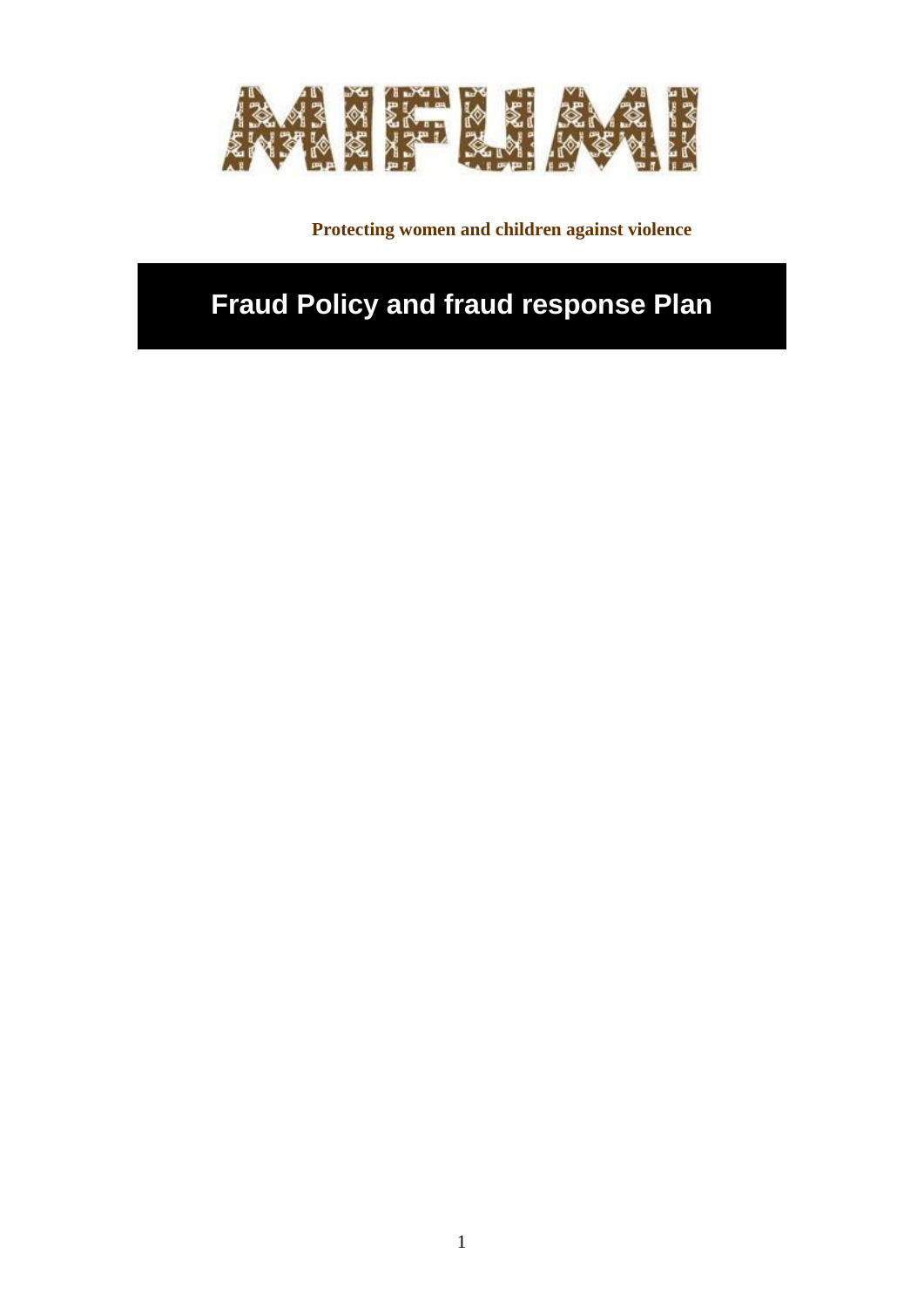# **Introduction**

MIFUMI requires all staff at all times to act honestly and with integrity and to safeguard the resources for which they are responsible. MIFUMI's policy is that:

- any level of fraud or corruption in or against the Organisation will not be tolerated;
- every attempt will be made to deter and prevent fraud;
- opportunities for fraud and corruption will be reduced to the lowest possible level of risk;
- staff will be made aware of the obligation to report suspicions of fraud:
- mechanisms will be in place for staff to report fraud;
- any suspicion of fraud will be thoroughly investigated and dealt with appropriately;
- any evidence of criminal activity will be reported to the Police: and
- Mechanisms will be in place for seeking redress in respect of money defrauded.

MIFUMI also expects that individuals and organisations (e.g. suppliers, contractors and service providers) that it interacts with will act towards the Organisation with integrity and without thought or actions involving fraud. Where relevant the MIFUMI will include appropriate clauses in its contracts about the consequences of fraud, bribery and corruption; evidence of such acts is likely to lead to a termination of the particular contract and may lead to prosecution.

# **What is Fraud?**

The definition of fraud, and its manifestation is defined and governed by the relevant statutes and laws of Uganda.

# **Avenues for Reporting Fraud**

MIFUMI has in place avenues for reporting suspicions of fraud. Staff should report such suspicions to the Head of Finance or other nominated person responsible for managing the risk of fraud within the Organisation.

All matters will be dealt with in confidence and in strict accordance with the terms relevant Ugandan governing laws and statutes.

#### **Responsibilities**

The responsible person within MIFUMI has overall responsibility for the Organisation's counter-fraud policy and procedures, and for establishing and maintaining a sound system of internal control that supports the achievement of MIFUMI's policies, aims and objectives.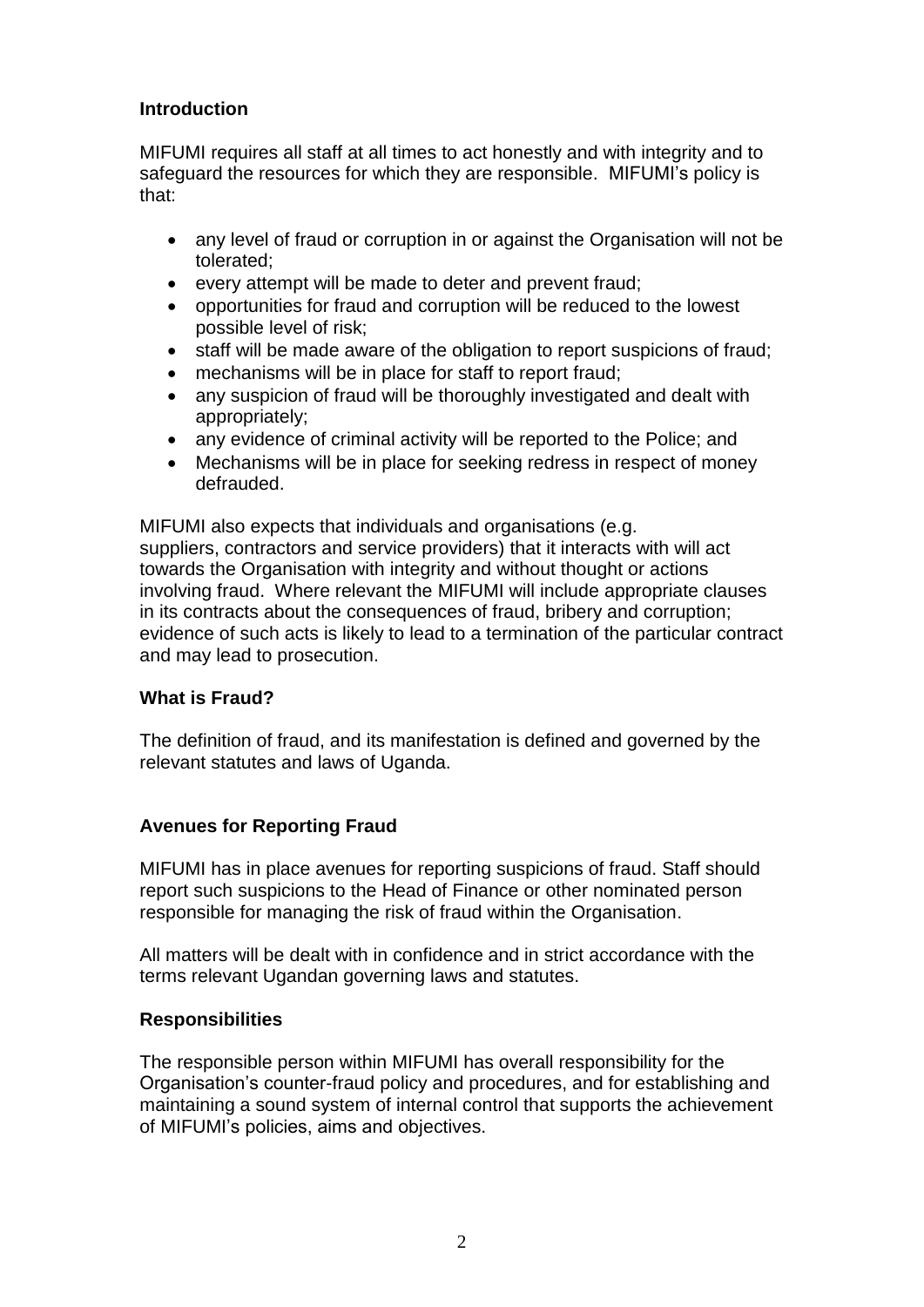The system of internal control is based on an ongoing process designed to identify the principal risks, to evaluate the nature and extent of those risks and to manage them effectively. Managing fraud risk will be seen in the context of the management of this wider range of risks.

Responsibilities include:

- Developing a fraud risk profile and undertaking a regular review of the fraud risks associated with each of the key organisational objectives in order to keep the profile current;
- Establishing an effective anti-fraud policy and fraud response plan, commensurate to the level of fraud risk identified in the fraud risk profile;
- Designing an effective control environment to prevent fraud commensurate with the fraud risk profile;
- Establishing appropriate mechanisms for:
	- reporting fraud risk issues;
	- reporting incidents of fraud to the governing body;
	- reporting to the Police: and
- Liaising with the Risk Management Committee and / or Audit Committee;
- Ensuring that MIFUMI's recruitment policy is adhered to and that effective steps are taken at recruitment to establish, as far as possible, the honesty and integrity of potential employees, whether for permanent, temporary or casual posts.
- Making sure that all staff are aware of MIFUMI's anti-fraud policy and know what their responsibilities are in relation to combating fraud;
- Ensuring that appropriate counter-fraud training is available to staff;
- Ensuring that vigorous and prompt investigations are carried out if fraud occurs or is suspected;
- Ensuring that appropriate legal and / or disciplinary action is taken against perpetrators of fraud;
- Taking appropriate disciplinary action against supervisors where supervisory failures have contributed to the commission of fraud;
- Taking appropriate disciplinary action against staff who fail to report fraud;
- Taking appropriate action to recover assets;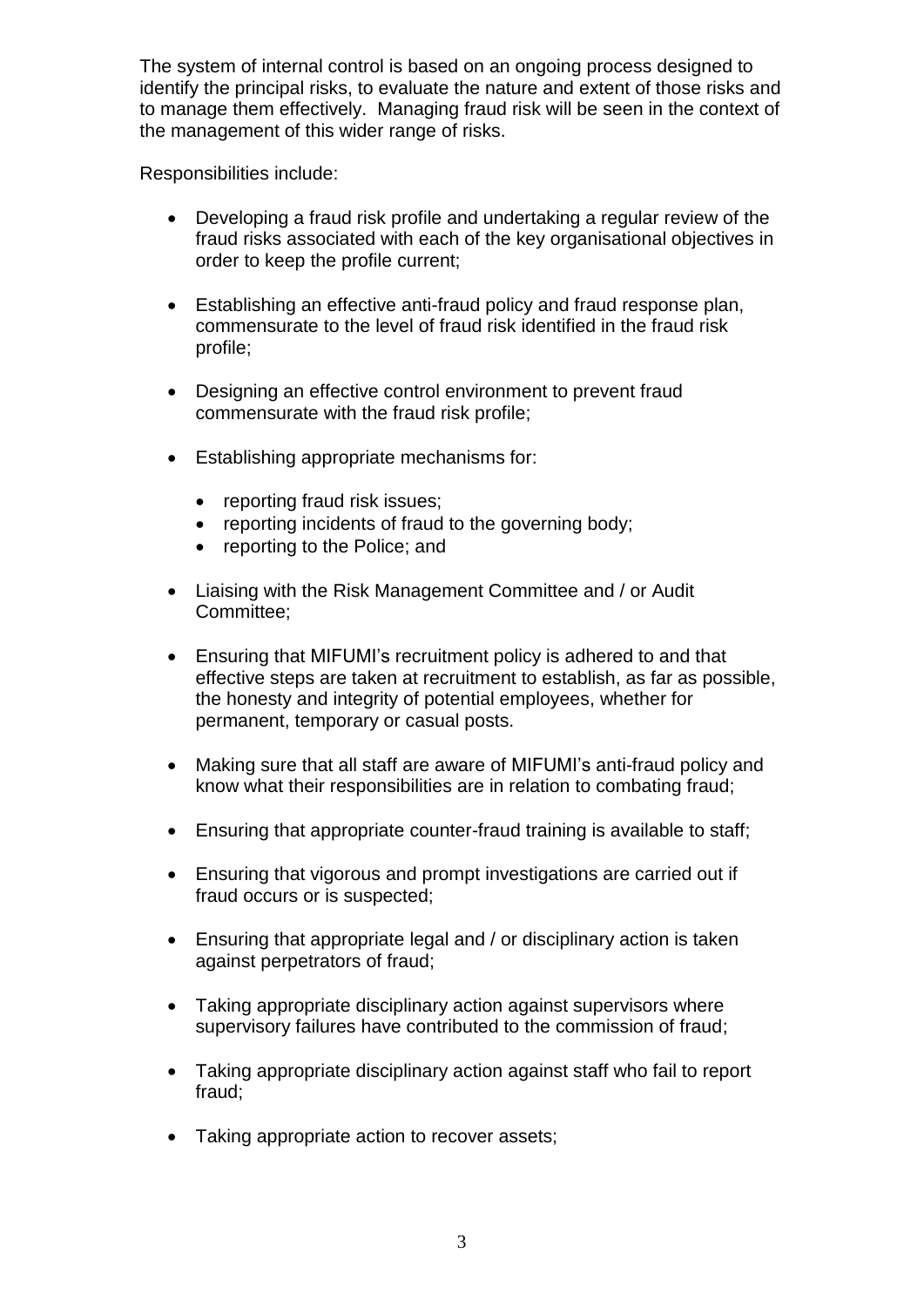Ensuring that appropriate action is taken to minimise the risk of similar frauds occurring in future.

Operational managers / supervisors are responsible for:

- Ensuring that an adequate system of internal control exists within their areas of responsibility and that controls operate effectively;
- Preventing and detecting fraud;
- Assessing the types of risk involved in the operations for which they are responsible;
- Reviewing and testing the control systems for which they are responsible regularly;
- Ensuring that controls are being complied with and their systems continue to operate effectively;
- Implementing new controls to reduce the risk of similar fraud occurring where frauds have taken place.

Every member of staff is responsible for:

- Acting with propriety in the use of MIFUMI's resources and the handling and use of funds whether they are involved with cash or payments systems, receipts or dealing with suppliers;
- Being alert to the possibility that unusual events or transactions could be indicators of fraud;
- Reporting details immediately through the appropriate channel if they suspect that a fraud has been committed or see any suspicious acts or events;
- Cooperating fully with whoever is conducting internal checks or reviews or fraud investigations.

# **Fraud Response Plan**

MIFUMI has a Fraud Response Plan that sets out, for example, how to report suspicions of fraud, how the fraud will be investigated and by whom, what experts to contact for advice. The Plan forms part of the Organisation's antifraud policy.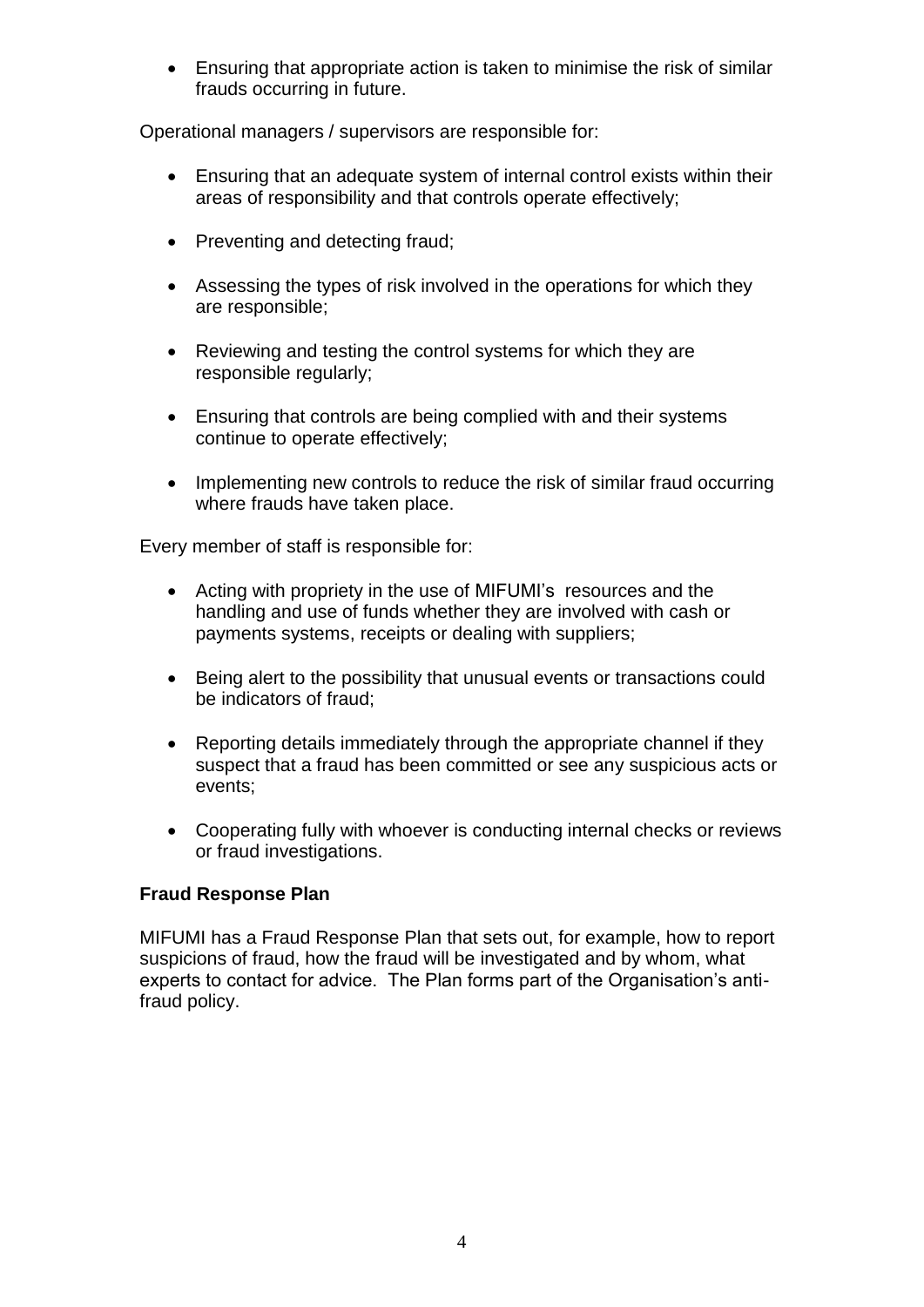### **MIFUMI FRAUD RESPONSE PLAN**

#### **Purpose**

The purpose of this plan is to provide guidance on the action to be taken when a fraud is suspected or discovered. It covers among other things, to whom the fraud will be reported, responsibilities for actions, who will investigate the incident and how employees under suspicion will be dealt with. The use of the plan may enable the governing body within MIFUMI to:

- prevent further loss;
- establish and secure evidence necessary for criminal and disciplinary action;
- notify the relevant authority, funding body and/or Police;
- establish circumstances in which external specialists will be involved;
- minimise and recover losses;
- punish the culprits:
- review the reasons for the incident, the measures taken to prevent a recurrence, and any action needed to strengthen future responses to fraud; and
- keep all personnel with a need to know suitably informed about the incident and the Organisation's response.

#### **Initiating Action**

#### **Detection**

Suspicion of fraud or irregularity may be captured through a number of means, including the following:

- supervision and checking outputs;
- random spot checks by managers;
- operation of proper management and control procedures;
- a complete and secure audit trail;

Action to be taken

- a) All actual or suspected incidents of fraud will be reported without delay to the **Fraud Liaison Officer or other nominated person** responsible for managing the risk of fraud within MIFUMI
- b) MIFUMI will immediately take steps to identify if the actual or suspected fraud involves public funding or is restricted to the MIFUMI's own funds.
- c) Where the fraud may involve public funding MIFUMI will immediately contact the **relevant funding body** for guidance on what action needs to be taken by MIFUMI. This may include advice on any preliminary enquiries which may be required and on who will conduct the investigation;
- d) If the fraud involves MIFUMI's own private funding then the Police should be notified immediately. In such instances the Police will be responsible for taking forward any investigation and providing advice in respect of any preliminary enquiry to be undertaken.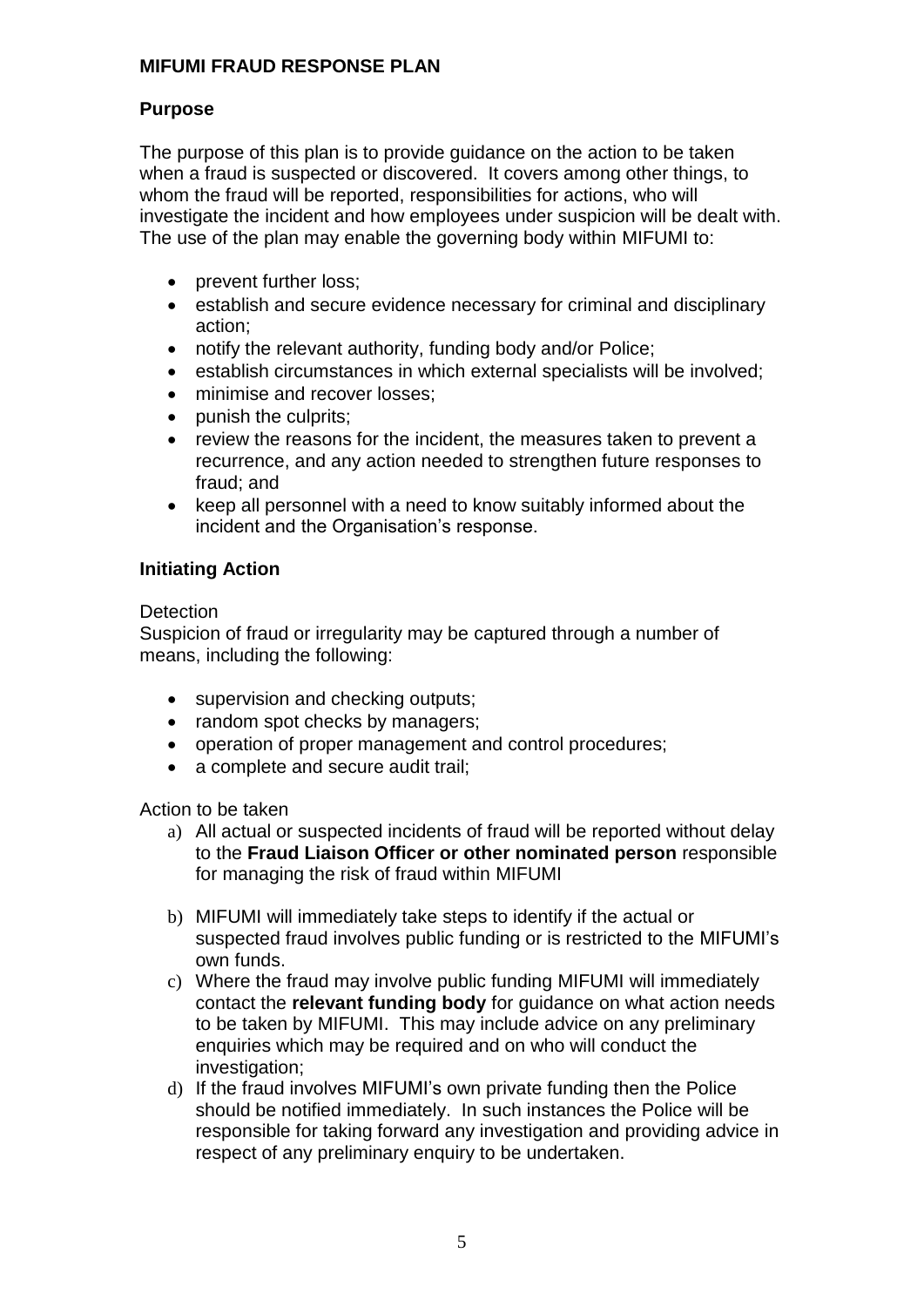#### **Prevention of further loss**

- a) Where initial enquiries provide reasonable grounds for suspecting a member or members of staff of fraud, MIFUMI will decide how to prevent further loss. This may require the suspension, with or without pay of the suspect(s); it may be necessary to plan the timing of suspension to prevent the suspect(s) from destroying or removing evidence that may be needed to support disciplinary or criminal action. **Regard should be paid to guidance below in relation to disciplinary action.**
- b) In these circumstances, the suspect(s) will be approached unannounced. They will be supervised at all times before leaving the premises. They will be allowed to collect personal property under supervision, but will not be able to remove any property belonging to MIFUMI. Any security passes and keys to premises, offices and furniture will be returned.
- c) MIFUMI will consider the best means of denying access to its premises/property while the suspect(s) remain suspended (for example by changing locks and informing staff not to admit the individual(s) to any part of the premises). Similarly, access permissions to all computer systems will be withdrawn.

# **Establishing and securing evidence**

Following an allegation or the report of a suspicion of fraud, information to determine whether fraud is a possibility will initially be obtained by the organisation:

Discreet enquiries –

 MIFUMI must follow up any such suspicions or allegations; this may involve enquiries with for example members of the management committee, employees and volunteers. These will be carried out in such a way as to ensure that innocent individuals are not harmed by false accusations; and in the event of a fraud having been committed to avoid alerting the perpetrators.

Review of documents/records–

 Security of records - once a suspected fraud is reported, steps will be taken immediately to prevent the theft, alteration, or destruction of relevant records. Such actions may include, but are not necessarily limited to, removing the records and placing them in a secure location, limiting access to the location(s) where the records currently exist, and preventing the individual(s) suspected of committing the fraud from having access to the records. The records must be adequately secured until the relevant investigation unit or the Police obtain the records to begin an investigation.

The funding body or the Police may consider whether it is necessary to investigate systems other than that which has given rise to suspicion, to determine the extent of any fraudulent activity